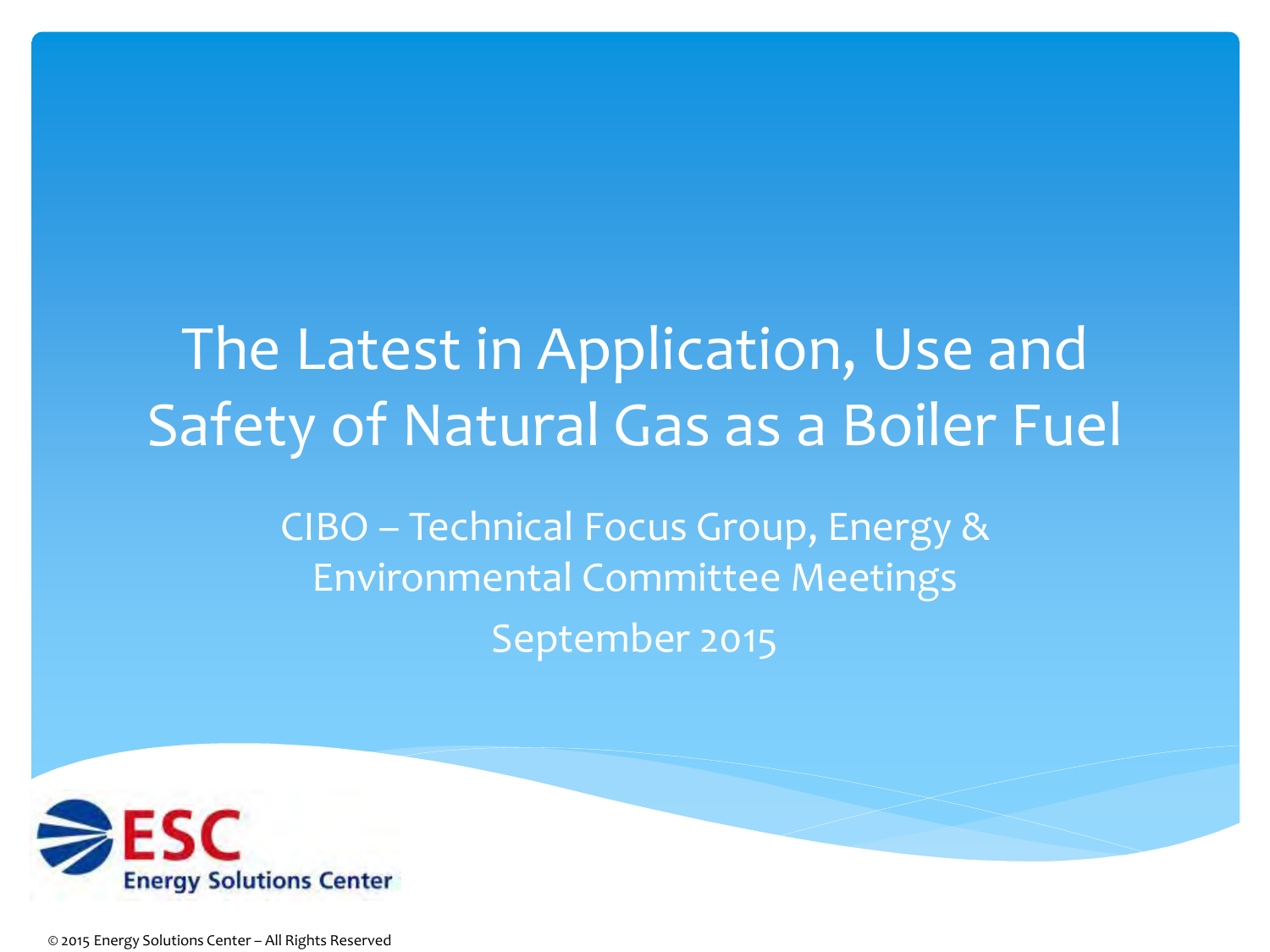### World Energy Consumption Projections



Source: Energy Information Administration - World Total Energy Consumption by Region, Reference Case, 1990-2030

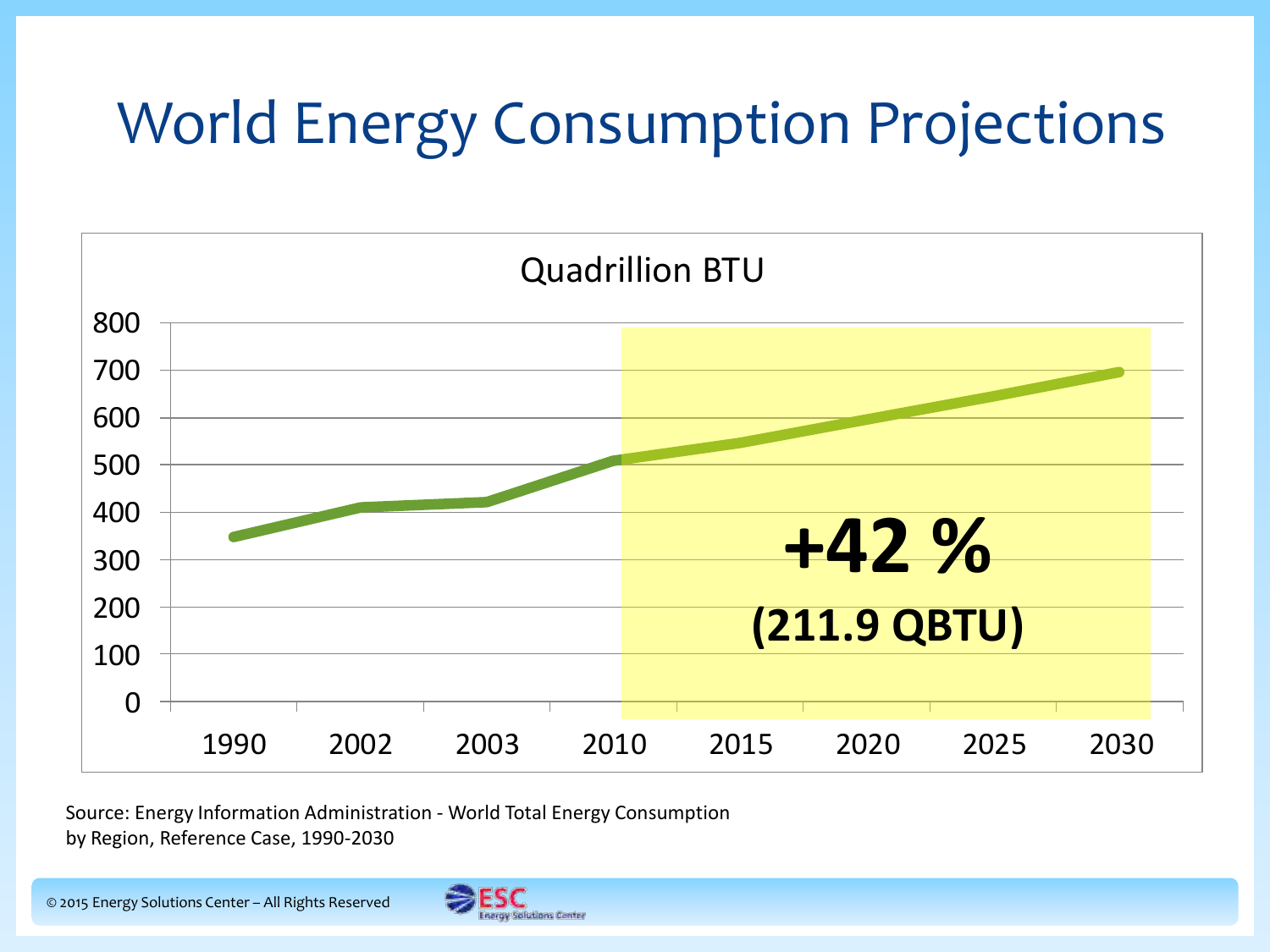## Why Natural Gas?

### **Emissions**

- Fuel Cost
- **Use of existing Equipment**

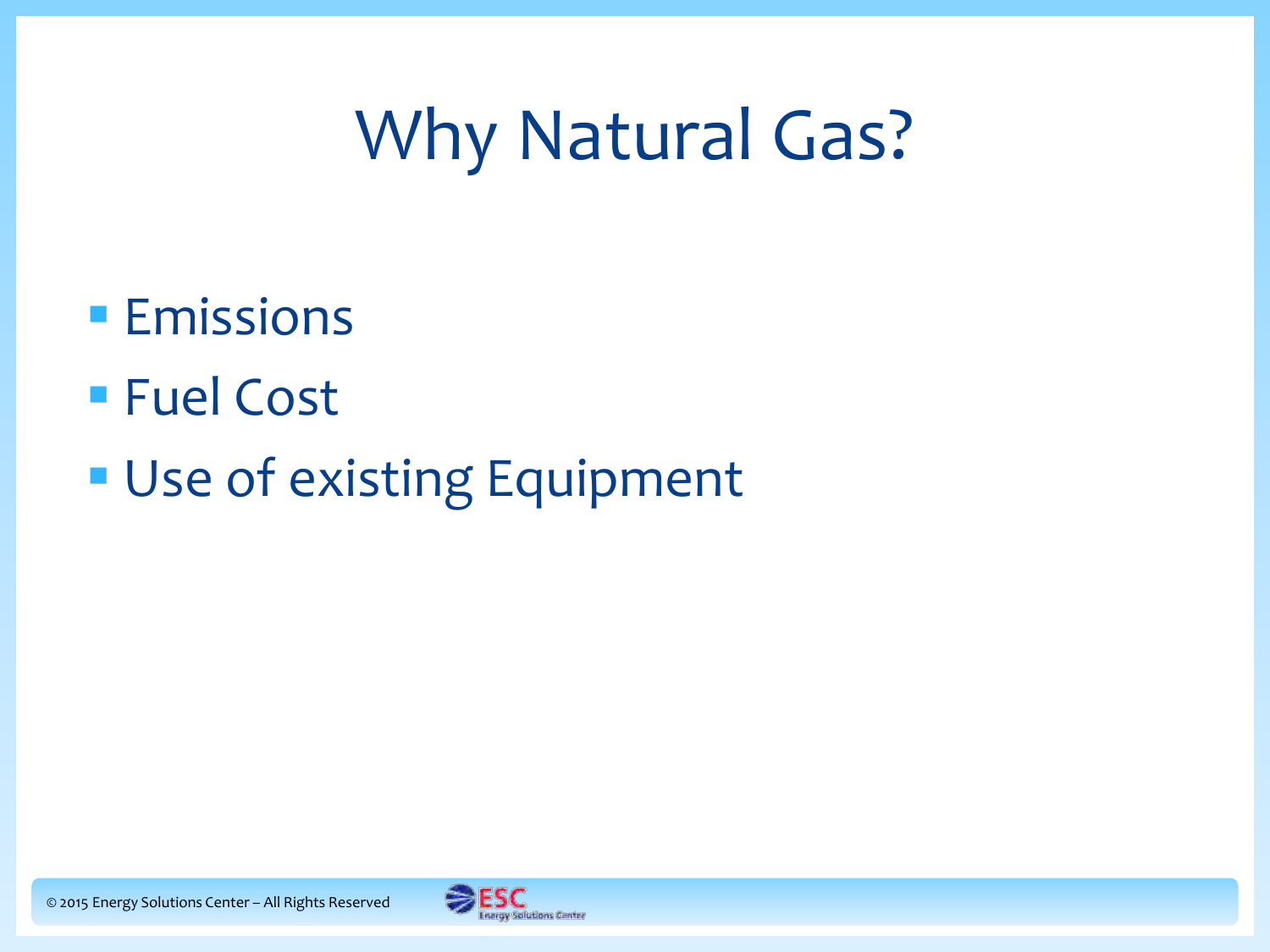# 20 Billion Tons CO<sub>2</sub> per year

**10 Billion tons per year remains in the atmosphere**

**2 Billion tons per year taken up by soils & vegetation**

> **8 Billion tons per year taken up by oceans & water**

### Atmospheric  $CO<sub>2</sub>$  content rises 1.7 parts per million/year

Source: Fossil Fuel CO2 and the Angry Climate Beast, W.S. Broecker

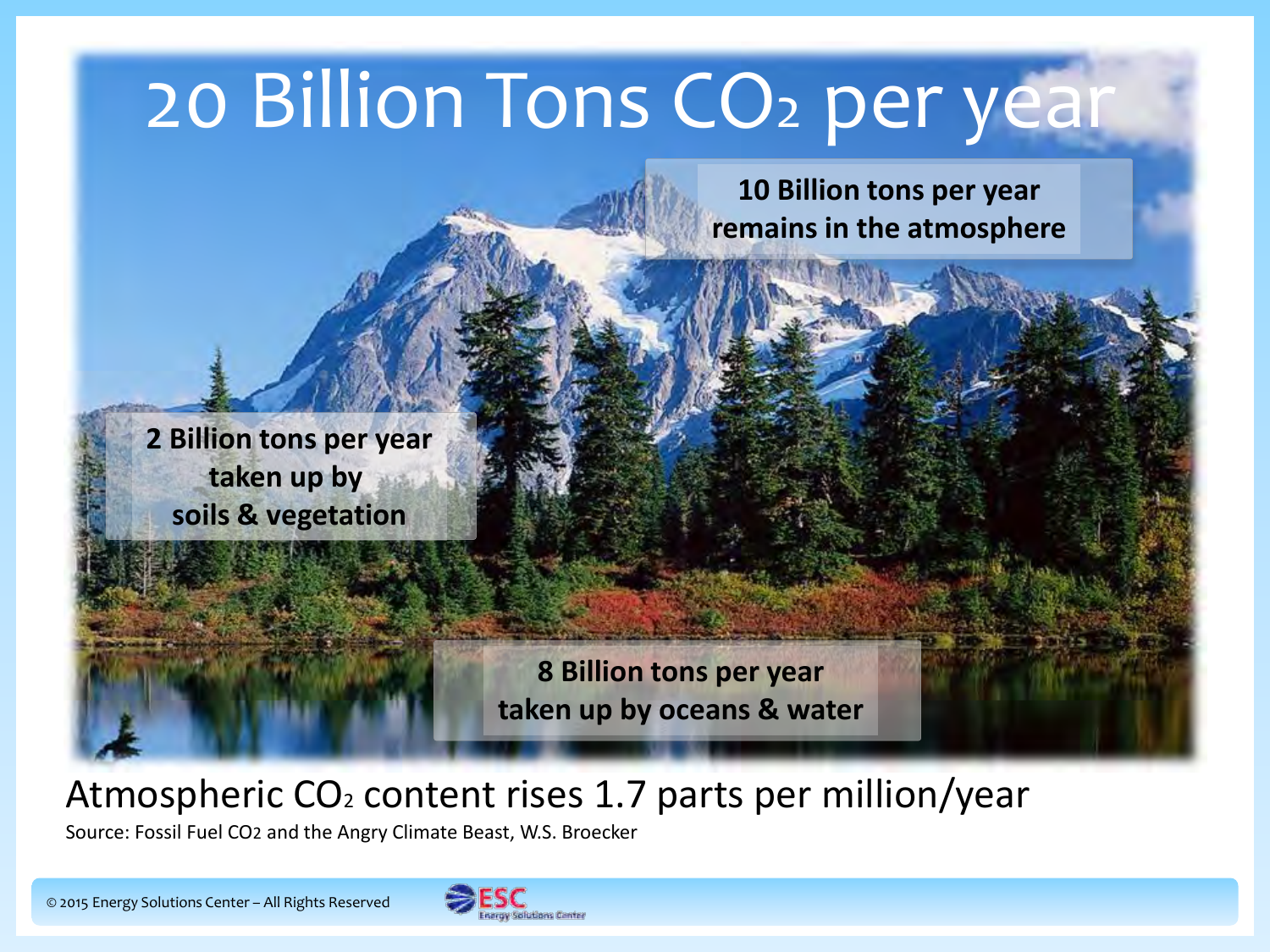### Fossil Fuel Power Mix



|                                                   | $\vert$ # CO2 / MWh |
|---------------------------------------------------|---------------------|
| U.S. Average Annual All CO <sub>2</sub> Emissions | 1,232               |
| U.S. Average Annual Fossil Power CO2 Emissions    | 1.745               |

#### Data taken from EGrid 2014

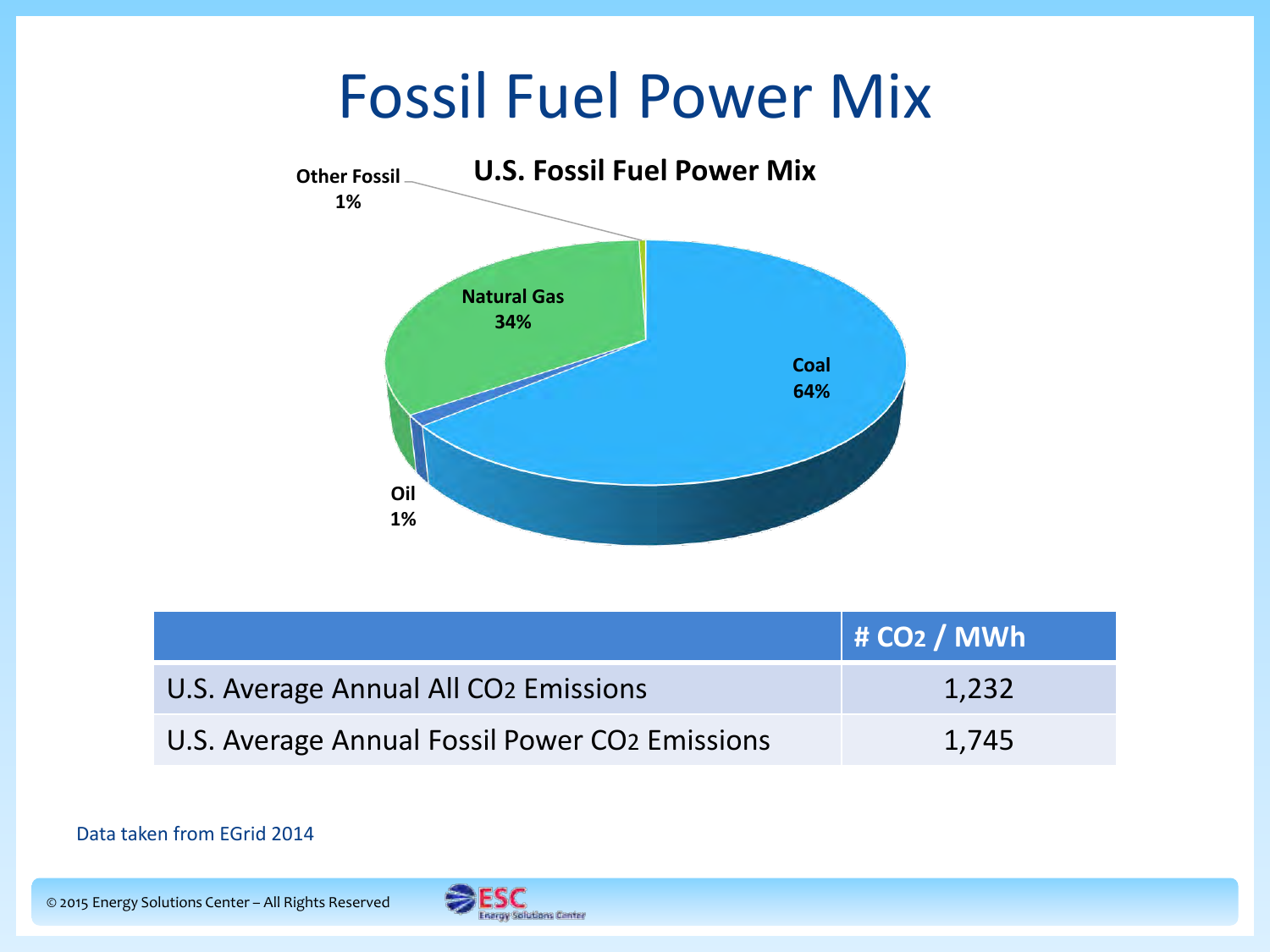### Fossil Fuels

#### **Emission Levels**

Pounds per Billion Btu's of Energy Input

| <b>Pollutant</b>       | <b>Natural Gas</b> | Oil     | Coal    |
|------------------------|--------------------|---------|---------|
| <b>Carbon Dioxide</b>  | 117,000            | 164,000 | 208,000 |
| <b>Carbon Monoxide</b> | 40                 | 33      | 208     |
| Nitrogen Oxides        | 92                 | 448     | 457     |
| <b>Sulfur Dioxide</b>  |                    | 1,122   | 2,591   |
| Particulates           |                    | 84      | 2,744   |
| Mercury                | 0.000              | 0.007   | 0.016   |
|                        |                    |         |         |

Source: EIA – Natural Gas Issues and Trends 1998

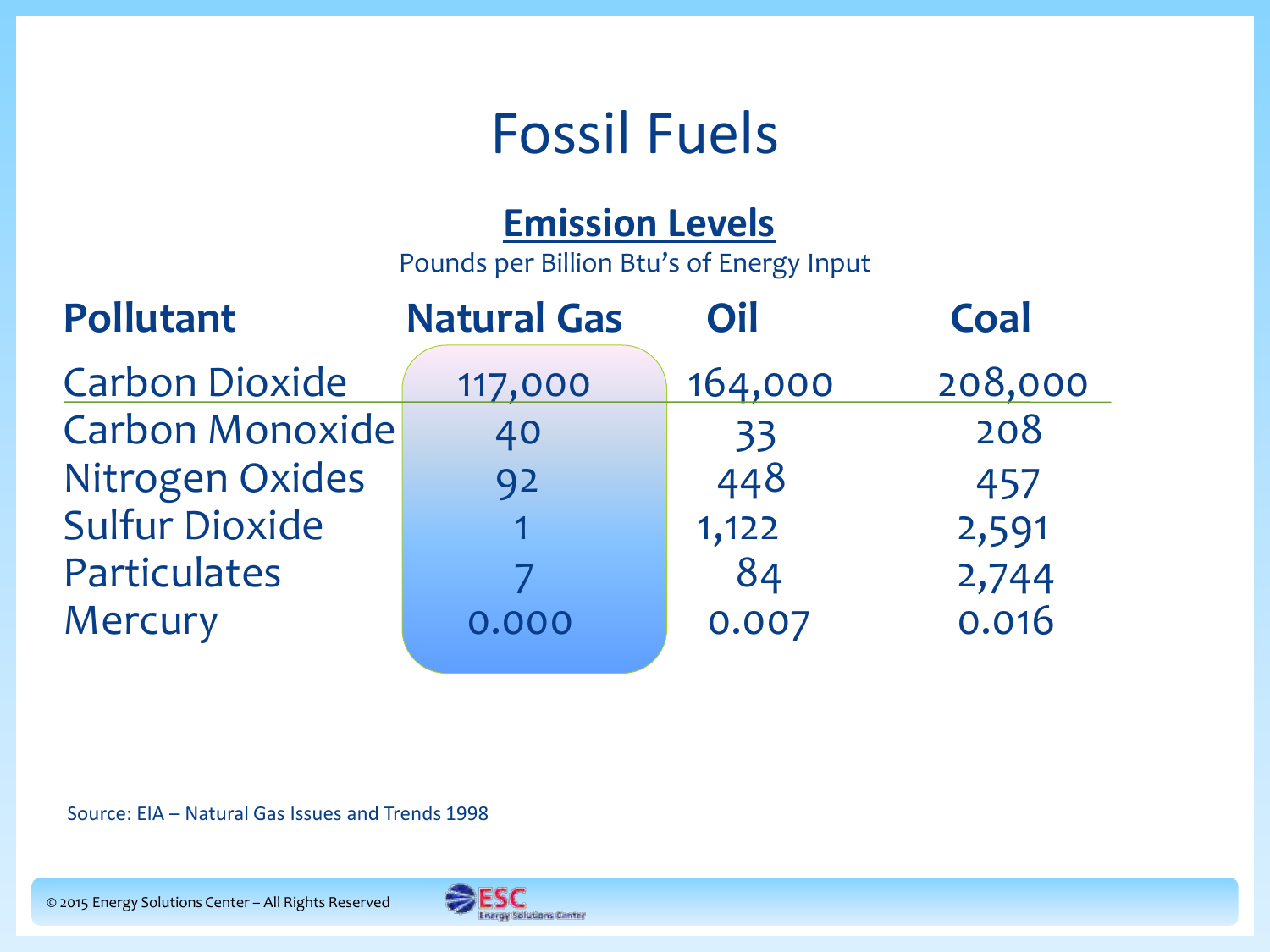### Fuel Cost



Figure 3: Coal & Natural Gas Spot Prices, in Real Terms<sup>1</sup>

Source: U.S. Energy Information Administration, NYMEX, Bureau of Labor Statistics, St. Louis Federal Reserve

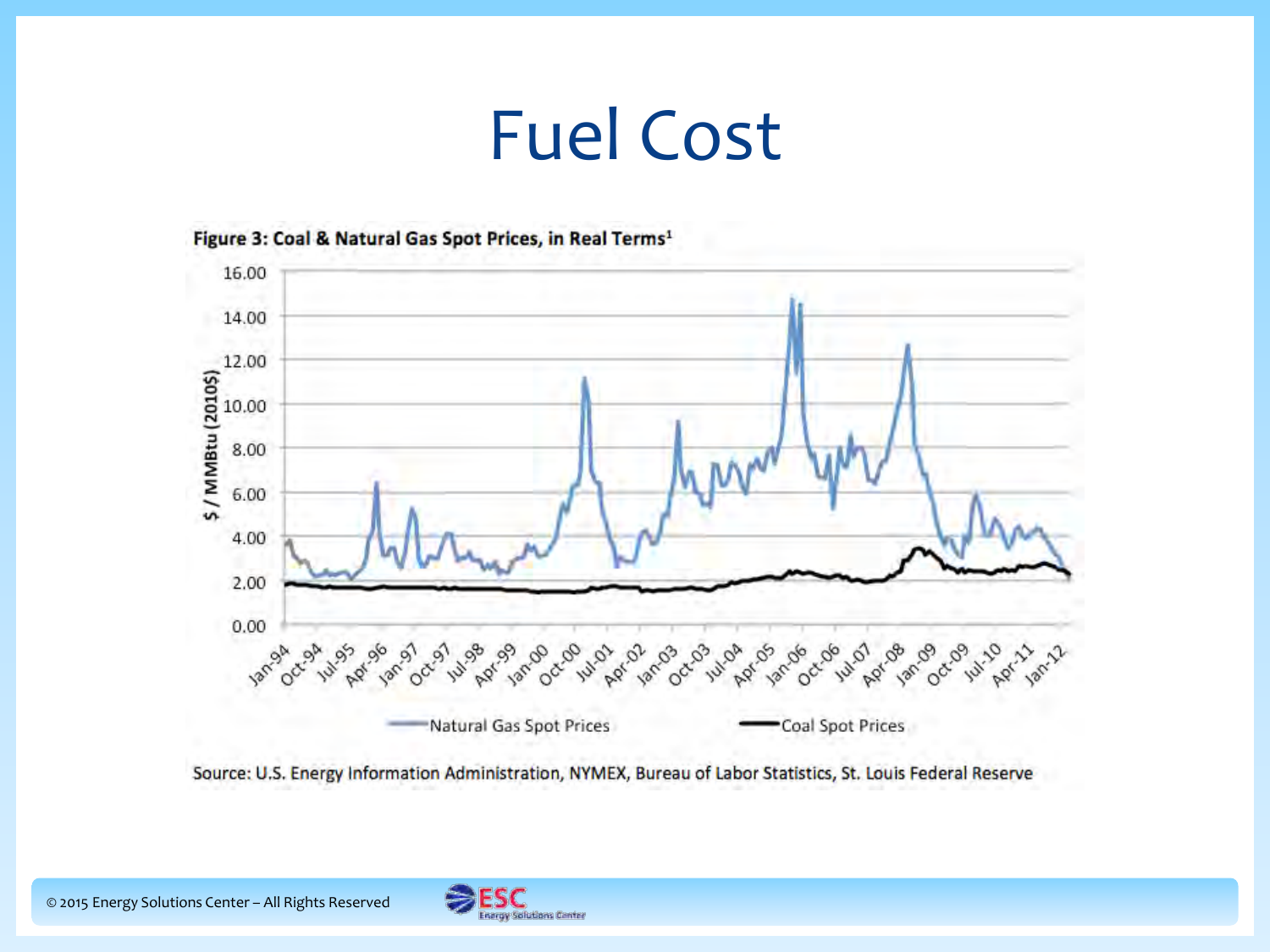#### Average fossil fuel spot prices (\$/mmBtu), June 2014 - June 2015



Source: U.S. Energy Information Administration derived from Bloomberg Energy  $e$ ia





etal Source: U.S. Energy Information Administration derived from Bloomberg Energy

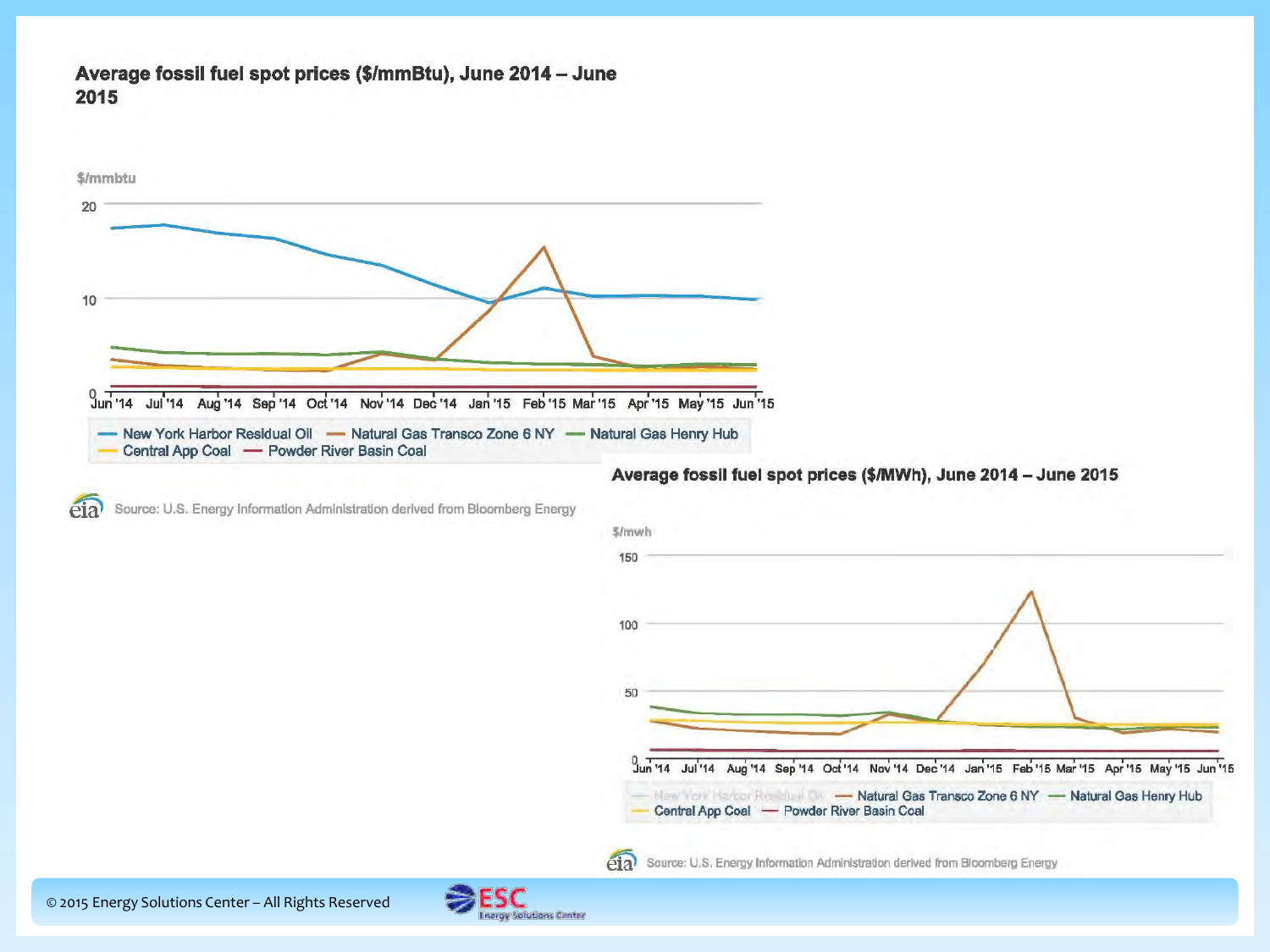## Use of Existing Equipment

- **Age of the plant**
- **Less Capital**
- **Shorter time schedule for project**
- **Use of existing asset**

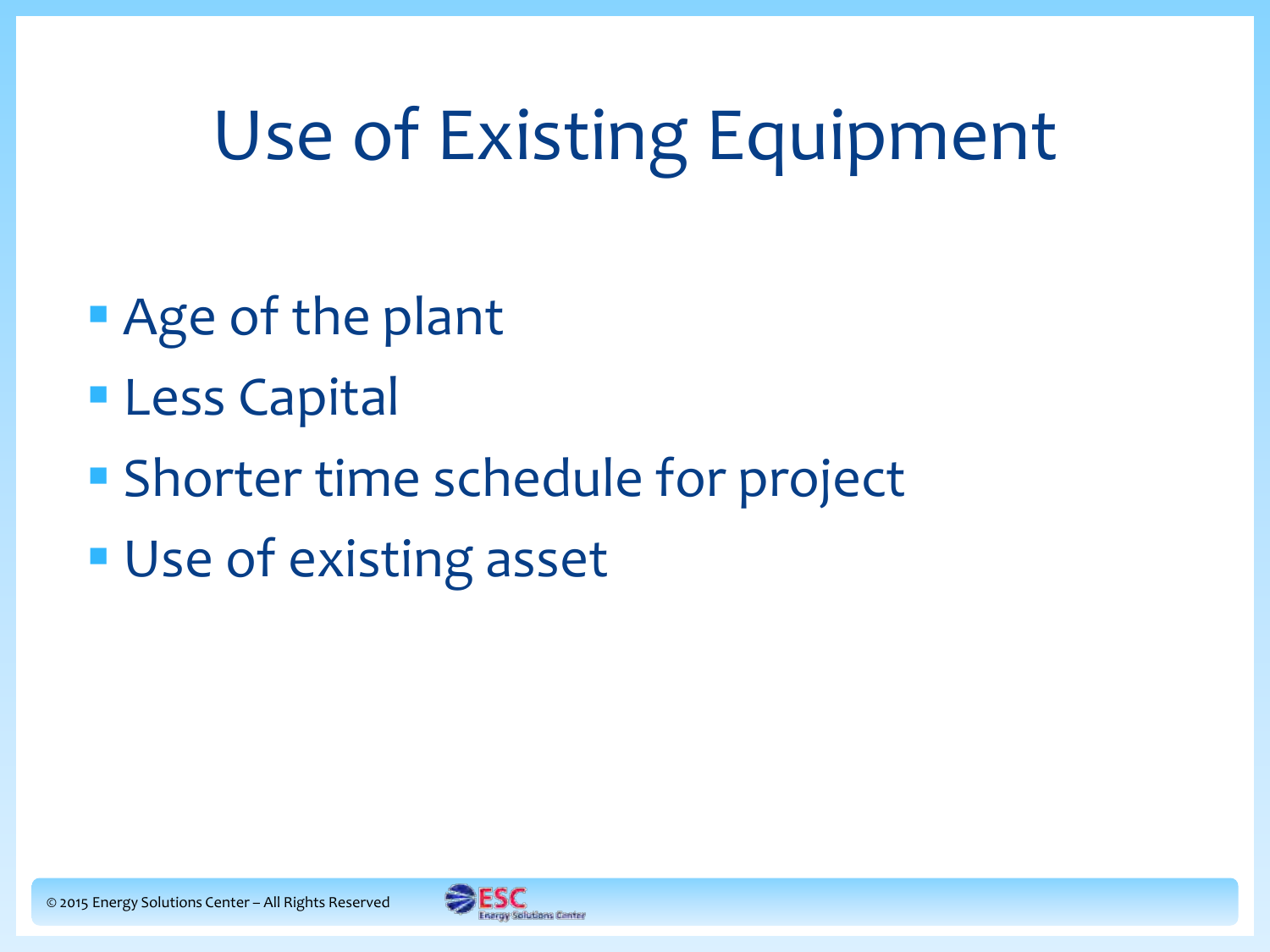## Advantages of Refueling

- **Low capitol cost compared to replacing or** repowering an existing coal-fired plant
- **Minimal impact on the existing Firing system**
- **Fast implementation**
- **Fuel flexibility if the coal-firing option is** retained

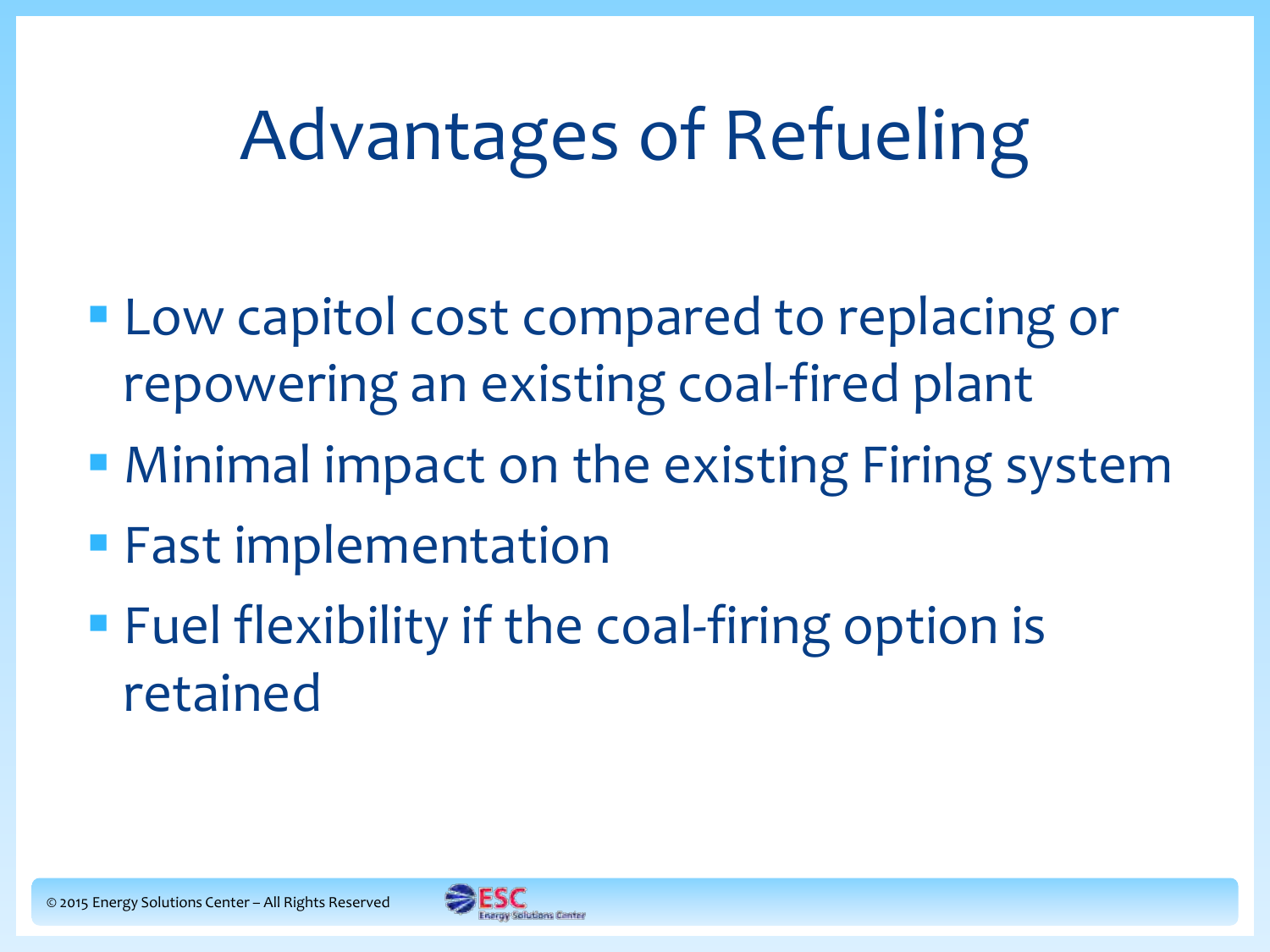### Impacts

- Boiler Gas Path
	- Forced draft and induced graft fans
	- **Combustion air mix and requirements**

### **Steam side**

**Combustion product temperature, quantity and** composition changes